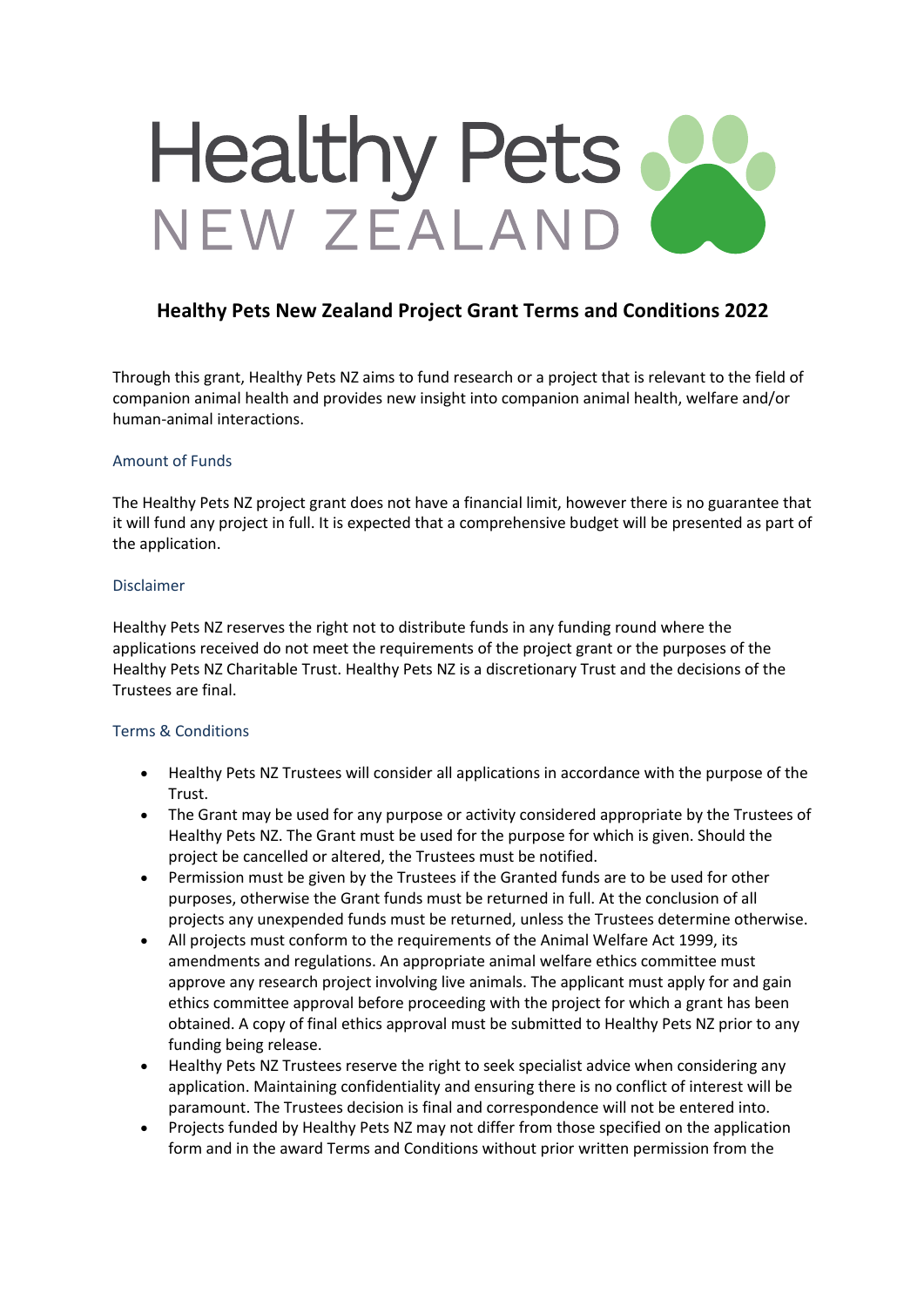Healthy Pets NZ. No additional funds will be provided unless Healthy Pets NZ decides so in its absolute discretion.

- Where funds are granted to an institution for the employment of staff at that institution, or for work to be carried out by a private individual, Healthy Pets NZ is not the employer. It is the responsibility of the host institution to ensure that individuals are employed in accordance with employment legislation.
- Any equipment purchased from a Healthy Pets NZ project grant is the property of Healthy Pets NZ and should be used only for the activities approved by the Trustees. At the end of the project the ownership and future use of the equipment will be reviewed by Healthy Pets NZ and determined in its sole discretion.

# Reports

- The successful applicant will provide written six monthly progress updates. These will be requested by the Grants Manager for Healthy Pets NZ (GM HPNZ). A brief report will suffice along with an estimated timeframe for completion and publication. On completion of the project, the applicant must notify the GM HPNZ. Failure to comply may result in revocation of the grant with funds to be repaid in full.
- Criteria for completion of any project will be agreed with the Trustees before commencement. Completion criteria will depend on the project and may include one or all of the following; publication in a peer reviewed journal, delivery of a conference paper/ abstract, publication in the Companion Quarterly, presentation at an NZVA or other scientific meeting, or another agreed outcome.
- At the completion of the project, recipients must provide a brief (less than 500 words) account of their project written in an easily accessible style suitable for inclusion in publications such as newsletters, website and social media. The account should explain the background of the study, any key findings and their benefit to companion animal health and/or welfare. The brief summary must be received by Healthy Pets NZ three months after the agreed completion date of the project, unless otherwise agreed with Healthy Pets NZ.

## Acknowledgement of Funding Body

- Healthy Pets NZ financial support must be acknowledged in all publications, presentation, press-releases and any other publicity surrounding the work. Copies of publications arising from the work must be forwarded to Healthy Pets NZ on their publication, and the Healthy Pets NZ must be notified when the work is presented at conferences and meetings etc.
- It is the responsibility of the host institution, the grant recipient and any co-investigators to communicate research funded by Healthy Pets NZ to the public at local, national and international levels as appropriate, and to raise awareness of the role of science and research in advancing companion animal health and or welfare.
- Healthy Pets NZ reserves the right to promote the findings and publication of the work through press- releases and social media platforms, and any other form of communication in its sole discretion.
- Healthy Pets NZ reserves the right to promote external sponsors associated with successful Grants types e.g. Research in Practice, Human-Animal Bond & Discretionary Grant in association with successful projects where appropriate, while ensuring all projects remain independent of sponsor influence.
- Where a project has been funded under a grant category partially or fully funded by an external sponsor, the sponsor will have the right to promote the successful project with the proviso they will not claim to have directly funded or influenced the successful application in any way.